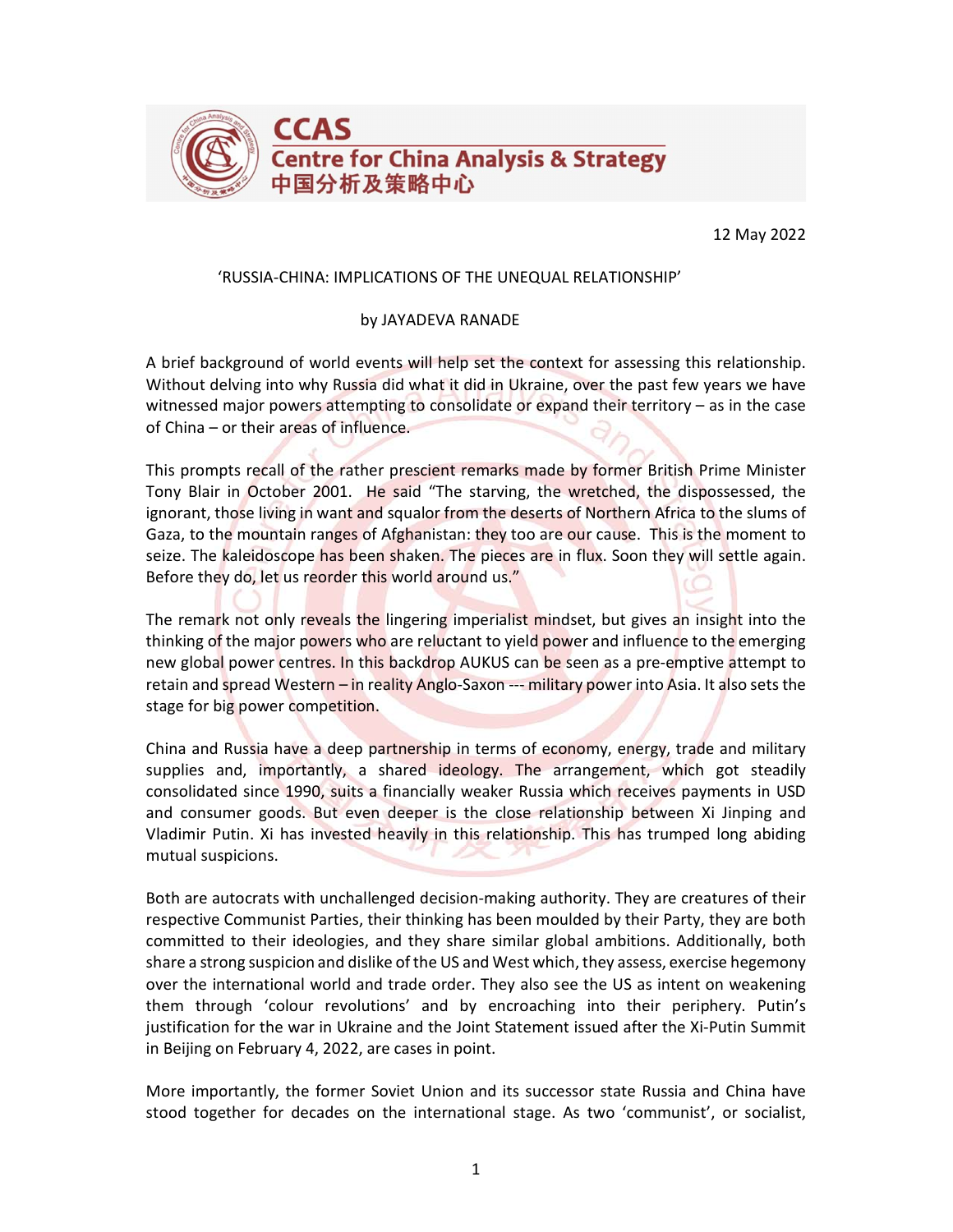countries they have an adversarial relationship with many of the world's democracies and the West. China, for years the junior partner and treated as such by the CPSU and Soviet Union, witnessed the decline of the latter from the mid-1980s. Their roles got reversed as the Soviet Union became economically weaker and the shelves in its stores became bare, more so after disintegration of the Soviet Union. As China grew stronger and economically more powerful it still, however, took comfort from Russia being another large 'communist' power – in fact if not in name! The recent developments in Ukraine and prospect of Russia being defeated, therefore, are a cause of serious worry for Chinese communist leaders.

Xi especially has closely watched developments in Russia and, like virtually the entire Chinese Communist Party (CCP) leadership, was particularly disturbed at the downfall of the Communist Party of the Soviet Union (CPSU) and disintegration of the Union of Soviet Socialist Republics (USSR). Like most CCP members brought up on communist ideology, Xi admires Stalin and views Khrushchev disparagingly as a 'revisionist' and Gorbachev as the 'traitor' who brought about the dissolution of the Soviet Union. A 100-minute movie made by China's central Propaganda Department and screened in late March for Party members throughout China eulogised Stalin and Mao, implying of course that Xi was of similar stature!

These close historical ties are reflected in China's categorisation of its levels of partnership with various countries. The highest formulation "Comprehensive strategic partnership coordination relations" is used only to describe its relationship with Russia. The only other country with a separate stand-alone relationship is Pakistan. Describing the depth of Sino-Russian relations, a senior Russian diplomat said that the two sides consult each other on each issue before taking a step. More recently, the joint statement issued after the Xi-Putin Summit in Beijing on February 4, 2022, reiterated that there are "no limits" to China-Russia friendship.

While Russia lost the propaganda war from the very start as the Western media dominates print, radio and TV, it is nevertheless difficult to form a definitive assessment of the situation in Ukraine. What is clear is that the protracted war with no outer time horizon is certainly not to Beijing's liking. It has made Beijing very uncomfortable. Recent articles in the official Chinese media, while justifying Russia's invasion of Ukraine and enumerating its benefits for China, also candidly itemised some of the failures responsible for the lack of progress by the Russian Army. Chinese military planners have envisaged as doctrine a short sharp conflict using overwhelming cyber and firepower and ending in decisive victory. None of this is happening. On the contrary, the long drawn out war has -- to China's surprise -- seen the US and West shed their differences and come together very quickly and raised the worrying prospect of Western sanctions against Russia being extended to China. Such a development would have enormous repercussions for China's economy and Xi's continuance in office. China, which is more integrated with US and Western markets, will be far more severely

impacted than Russia in case it is hit by sanctions. For example, 75 percent of China's goods trade is still invoiced in dollars. Being barred from the dollar-clearing system and SWIFT would have unfathomable consequences for both Chinese banks and the global economy. The Chinese leadership has now seen how rapidly almost 600 leading multinationals and western consumer goods companies (like Starbucks, Mc Donald's, Louis Vuitton etc) exited Russia. China has not yet been able to boost domestic consumption and reduce dependence on exports – its exports to US exceed USD 600 billion annually. Importantly, the children and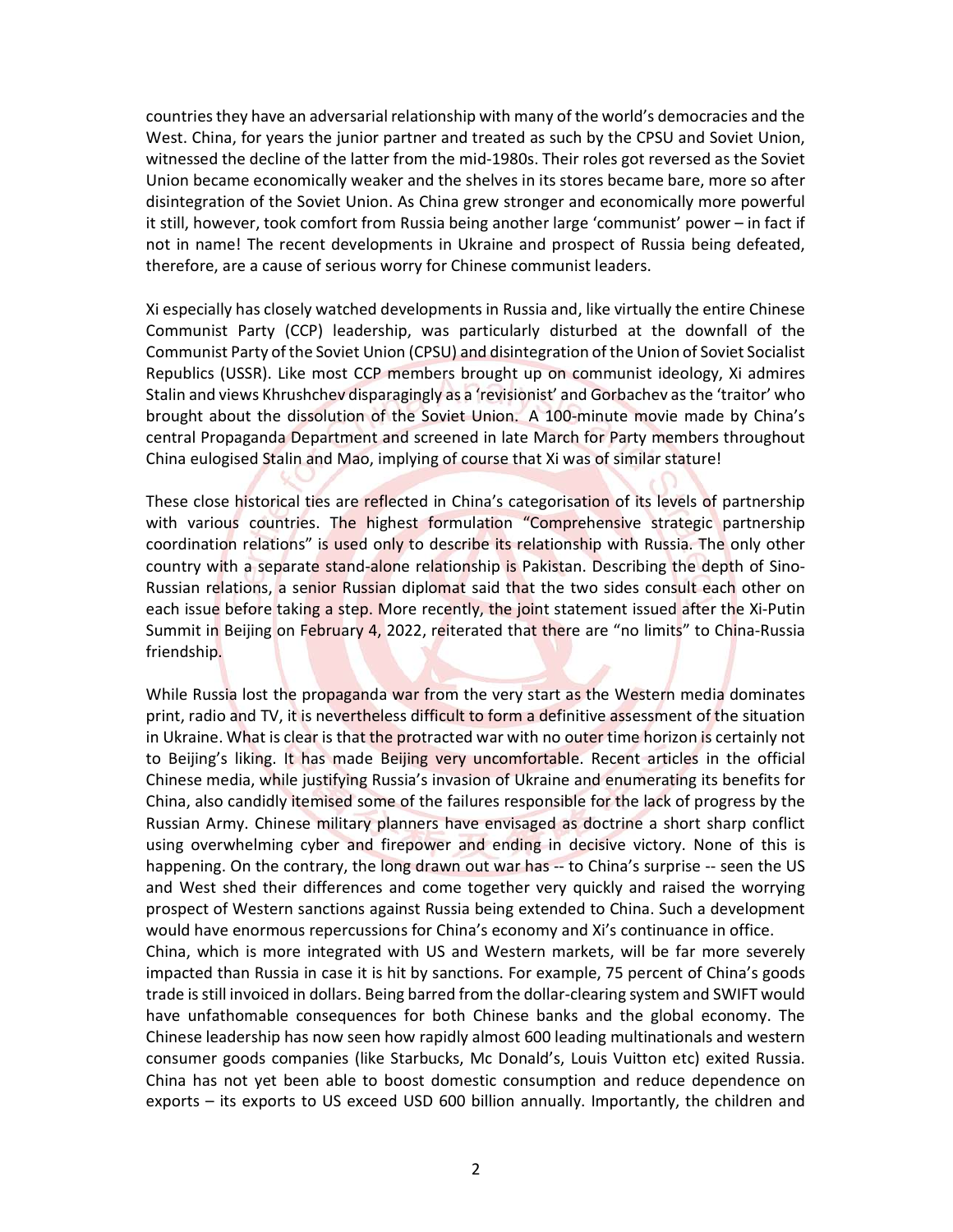relatives of over 70% of the CCP's Department Heads study in the US and West where CCP members have also parked their mainly 'illegal' assets. All this will end.

The CCP is thus far holding firm on its support to Russia. China's official media and traffic on its heavily censored social media continue not to allow use of words like "invasion" or "war" and quickly remove articles anticipating Russia's defeat. Its social media is awash with posts criticising the US, West and Ukraine and denigrating Ukrainians and Ukrainian women.

The conversation between US President Biden and Xi on March 18, 2022, showed no change in China's position. Just days earlier Chinese Foreign Minister Wang Yi spoke to EU's Borrell and said China will not mediate until Europe lifts all sanctions against Russia.

The same day that Xi and Biden spoke, a Global Times Commentary (March 18) in English asserted China's position. It described "China-Russia relations, the most strategic asset that cannot be damaged by US provocation" and emphasised that leaning on Moscow will only "undermine the China-Russia relationship and sabotage mutual trust". It stressed that the "Russia-China comprehensive strategic partnership of coordination has stood the test of time and is rock solid".

Chinese officials are being very careful not to attract sanctions and are mindful of US Commerce Secretary Gina Raimondo's redline to Chinese technology firms that might plan to do business and supply services to Russia, warning that they will be cut off from the services and supplies they need to continue operating. Chinese companies like Lenovo and Huawei continue to operate in Russia including with Russian government entities, and China National Petroleum Corp. is operationalising the plan -- agreed during the Summit -- to establish a new pipeline with an annual capacity of 10 billion cu. meters. China's coal companies and some banks have, however, temporarily ceased operations for fear of attracting sanctions.

But dissenting voices are being heard and, in some cases, possibly allowed. A number of comments critical of China's support to Putin and Russia are being posted on the social media and being rapidly deleted. The first indication of dissent noticed was the statement protesting the Russian invasion of Ukraine issued on February 26 by five Chinese Professors of prestigious Chinese Universities, which was posted on China's social media but promptly deleted by Chinese censors. More negative sentiments were expressed soon thereafter in an 'open letter' circulated on WeChat on March 3 by over 200 alumni of China's prestigious Tsinghua University, mostly living in China, who demanded that that the university divest Putin of an honorary doctorate awarded in 2019.

Prominent, however, was the article by Hu Wei, Vice Chairman of the Public Policy Research Center of the Counsellor's Office of the State Council, Chairman of the Shanghai Public Policy Research Association, Chairman of the Academic Committee of the Charhar Institute and a Professor and doctoral supervisor, who expressed strong reservations about China's present policy. By March 7, the original post had been viewed 185,834 times and been recycled by numerous outlets. The article was deleted after a week, suggesting possibly that others in the Party apparatus supported it, and Hu Wei could face punitive action because of his criticism of Xi's policy.

In his article titled 'The Possible Outcome of the Russia-Ukraine War and China's Choice', Hu Wei, argued that China needs to safeguard its own national interests and cease supporting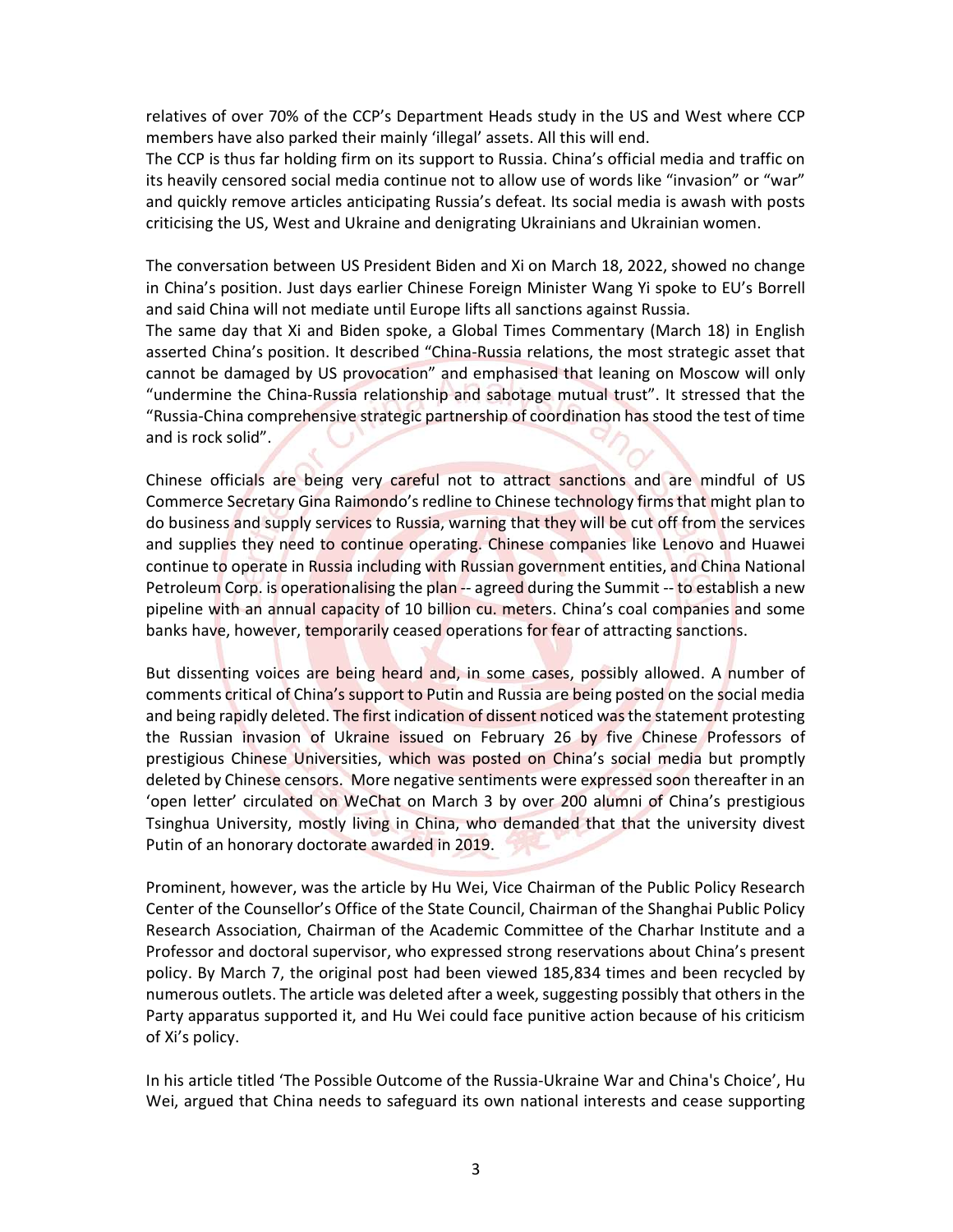Russia. He emphasised 'The bottom line is to prevent the United States and the West from jointly sanctioning China'. Stating that Putin's plans for a blitzkrieg have clearly failed, Russia is fast getting isolated, and events are leading towards a World War, he unequivocally recommended that China needs to cut ties with Putin in the 'next one or two weeks' and 'give up neutrality'.

Hu Wei said a protracted war would have major strategic repercussions; the Russian people will face increasing hardships with Western sanctions reaching an unprecedented level; and the anti-war and anti-Putin forces will get mobilised raising the possibility of a mutiny. He assessed that if Putin is removed due to civil strife, coup d'état or other reasons, Russia will succumb to the West, or even be further dismembered. Russia's status as a great power will come to an end.

Spelling out the impact on China, he said the confrontation with Russia will be defined as a struggle between democracy and dictatorship and this will have an effect on other countries. 'The US Indo-Pacific strategy will be consolidated' and Japan and other countries will draw even closer to the US. 'The power of the West will increase significantly, NATO will continue to expand, and the influence of the United States in the non-Western world will also increase, more third world countries will embrace the West and the West will have more "hegemony" in terms of military, values and institutions, and its hard power and soft power will reach new heights'. The United States and Europe will 'form a community of shared future more closely' and US leadership in the Western world will be paramount.

He emphasised that if China does not take measures to actively respond, it will face further containment from the US and West and become the main target for strategic containment. The "anti-China" coalition comprising Japan, South Korea and Taiwan will coalesce and China will face military encirclement of the United States and NATO, QUAD (US-Japan-India-Australia Quadrilateral Alliance), and AUKUS, as also challenges from Western values and systems.

Most recently on May 10, former Chinese diplomat to Ukraine, Gao Yusheng, posted an article on the Phoenix website frankly anticipating Russian defeat in its war against Ukraine. It was taken down within hours.

The authorities have reacted to the criticisms which, in effect, challenge Xi Jinping's policy. Two lengthy articles by the Head of the People's Daily Sichuan Branch and Zhang Zhikun, Senior Researcher of the PLA-affiliated Kunlun Policy Research Institute, published on April 24 and 29 respectively sought to explain China's position and support for Putin. They described Putin's action as resistance against US and Western hegemony over the world order, a confrontation between democracy and other systems of governance and highlighted the advantages of the conflict to China. Nonetheless both expressed concern about the protracted war in Ukraine and imposition of sanctions. The appearance of these articles indicates that while the CCP leadership is presently unwilling to alter its policy towards Putin and Russia, this is being debated within the CCP echelons. The two articles also underscore the solid nature of Sino-Russia relations and the bond between Xi and Putin.